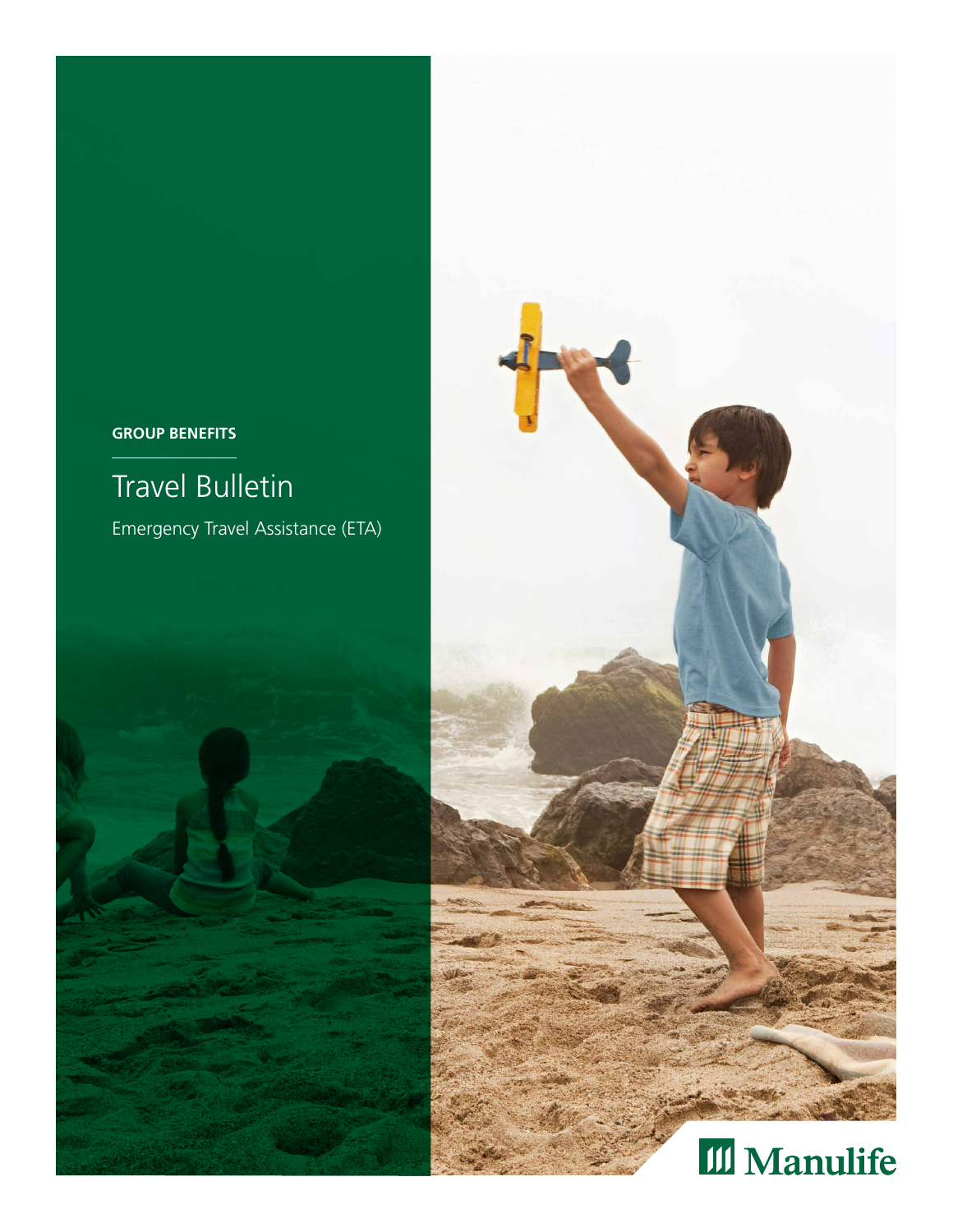

As you get ready to start booking your travel, it's a good time to take note of a few helpful reminders for those planning a trip outside Canada. It's particularly important to understand the benefits of Emergency Travel Assistance as well as the processes and contact numbers that should be used in case of an incident that requires medical aid while travelling.

For pre-trip information, or for any type of unforeseen medical incident during your travels, you are reminded to contact Allianz Global Assistance, Manulife's emergency travel service provider.<sup>1</sup>

In some instances medical providers may ask the plan member to pay for medical treatment up front. Therefore, it is important to contact Allianz Global Assistance as soon as possible, ideally prior to seeking or receiving medical treatment to avoid out-of-pocket expenses wherever possible. Allianz Global Assistance can then help to ensure that you (i.e., the covered plan member or dependent) are directed to the nearest medical facility where adequate treatment is available. This will allow you to receive immediate and appropriate care without incurring out-of-pocket and unnecessary expenses, when possible.

It's important that you carry your benefits card at all times while travelling, as this is the only way Allianz Global Assistance can confirm your coverage and guarantee payment to the medical facility where your treatment is being provided.



# Does your destination require proof?

You can visit these websites to investigate whether your destination requires proof of out-of-country travel health insurance:

- Department of Foreign Affairs and International Trade – **travel.gc.ca**
- Transport Canada **tc.gc.ca**

<sup>&</sup>lt;sup>1</sup> All plans are subject to specific limits and maximums. To confirm which services you are eligible for, you should refer to your benefits booklet, or speak to your plan administrator or a Manulife representative.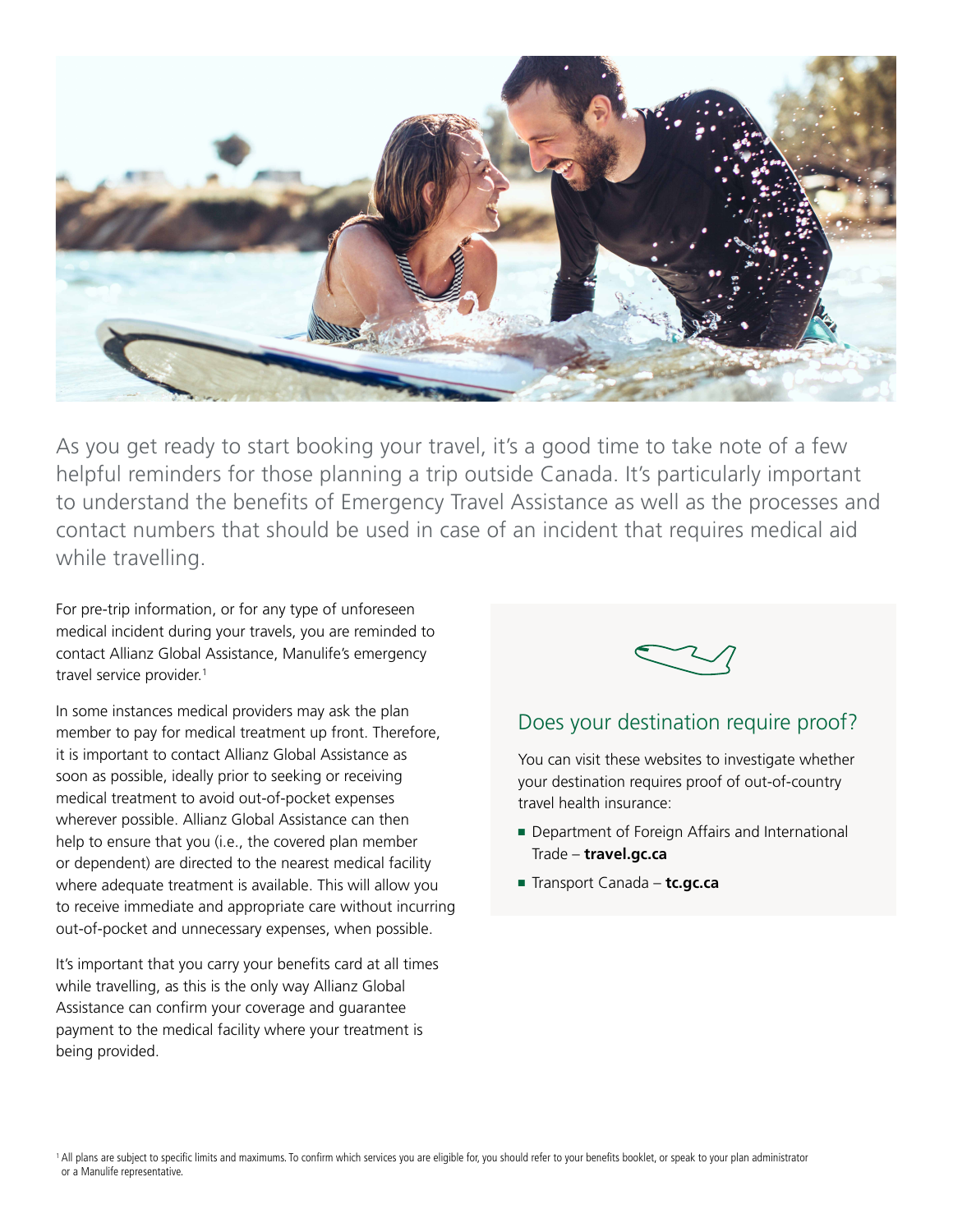#### **PROOF OF COVERAGE MAY BE REQUIRED**

Certain countries, including some popular travel destinations for Canadians, now require all visitors to prove they have out-of-country travel health insurance when arriving at the country's borders. Without proof, travellers are required to purchase insurance for the duration of their stay. If you are planning a trip, you're encouraged to check to see if proof of travel health insurance is required by the country you are visiting. You can contact Manulife's Customer Service Centre for a letter confirming out-of-country health insurance through your group benefits plan. You should carry this letter and your benefits card when travelling to countries where proof is required. Travellers are required to meet the terms, conditions and eligibility requirements of their travel insurance policy in order for their coverage to be in effect. The requirement to purchase additional coverage does not void or cancel the existing coverage from Manulife.

#### **SHOULD YOU REQUIRE MEDICAL ATTENTION**

Call the 24‑hour emergency phone number located on the back of your Manulife benefits card. If you can't call for yourself, your travelling companion or family member must contact Allianz Global Assistance as soon as possible. Allianz may ask a number of questions about your emergency and any potentially related medical history. Providing complete information will help ensure that you receive accurate information about applicable coverage, and to fully assist you during your travel emergency. Here are a few things you'll be asked when you speak with an Allianz Global Assistance representative:

- Details about the incident or emergency and the type of assistance you require,
- Your (the plan member's) full name, group plan number, plan member certificate number, and benefits card group number,
- The patient's name and confirmation of provincial health insurance coverage if you are calling on their behalf.

#### **ABOUT YOUR COVERAGE**

Coverage is for immediate medical treatment for a sudden, unexpected injury or a new medical condition which occurs while a plan member (you or your dependent) is travelling outside their province of residence, or a specific medical problem or chronic condition that was diagnosed but **medically stable**2 prior to departure. Coverage is available for medical emergencies related to pregnancy as long as travel is completed at least 4 weeks before the due date. Valid Government Health Insurance Plan GHIP coverage is required for you and your dependents. A medical emergency ends when the attending physician feels that, based on the medical evidence, a patient is stable enough to return to their home province or territory.

#### **MORE ABOUT YOUR ETA COVERAGE**

- **Medical records** Depending on the nature of the incident, medical records may be required from a plan member's Canadian medical providers. Failure to receive these records may delay the adjudication of your claim. Plan members may want to consider phoning their medical provider(s) to expedite the process.
- **Travel forms** Because travel claims can be more complex than an extended health or dental claim, they will take longer to process. Most forms are sent at the time your case is opened or quickly thereafter, and may include an authorization for release of medical records and/or authorization to submit claims on your behalf to your provincial health care plan as well as coordinating with other insurance coverage(s), where applicable. The sooner you complete and return the authorization forms to Allianz Global Assistance, the sooner your claim can be adjudicated.
- If asked to pay up front Plan members are asked to call Allianz Global Assistance immediately if asked to pay out-of-country emergency fees at the time of the incident. Allianz Global Assistance will always make every effort to offer cashless service to you by making direct billing arrangements with a medical provider. However, acceptance of billing information is solely at the discretion of the medical provider and at times members may be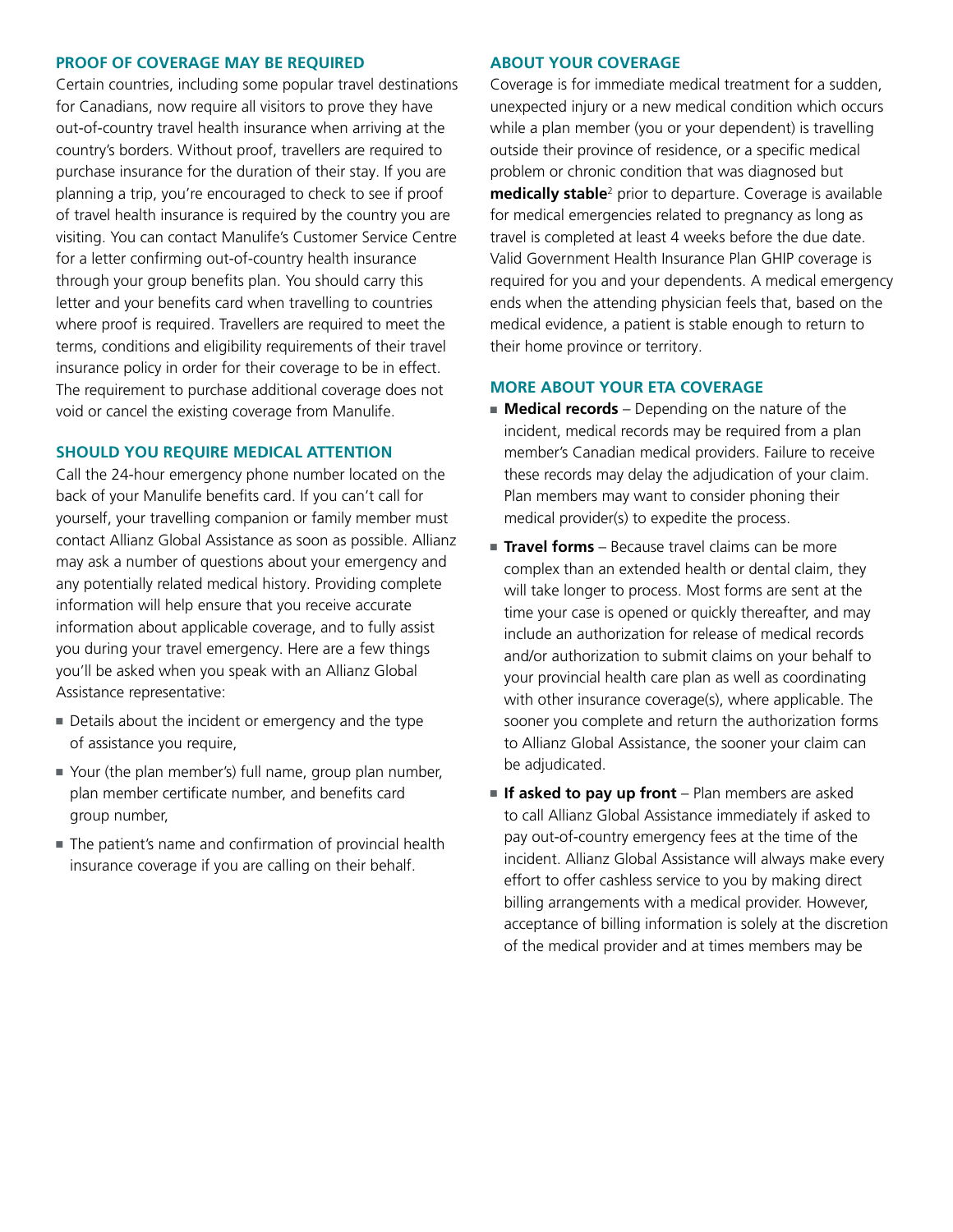required to provide payment. Note: Some group policies have a Small Claims Filing Clause, which means that if the total cost for you to seek treatment is less than \$200.00 CAD, the plan member pays up front. In order to be reimbursed, you must first submit the bill to your government health insurance; they will give you a partial reimbursement. You must then submit the remaining amount to any group benefits you may have.

- **Do not surrender your passport** If asked to surrender their passports due to a medical incident or emergency, plan members should decline and contact Allianz Global Assistance immediately.
- **Collection notices** Plan members should call Allianz Global Assistance immediately if they receive a call or collection notice pertaining to their out-of-country emergency claim. It is not uncommon for medical providers to refer their accounting books to collection agencies to attempt recovery or collection of accounts. Allianz Global Assistance will work directly with the medical provider or collection agent to resolve the issue.



## What does medically stable mean?

Medically stable means that in the 90 days before departure, the plan member (you or your dependent) has not been treated or tested for any new symptoms or conditions, had an increase or worsening of any existing symptoms, changed treatments or medications (other than normal adjustments for ongoing care), or been admitted to the hospital for treatment of the condition.

Coverage is not available if you (or your dependent) have scheduled non-routine appointments, tests or treatments for the condition or an undiagnosed condition.

# Calling Allianz Global Assistance

You can reach Allianz Global Assistance by calling the Canada/U.S. toll‑free number or the Call Collect number indicated on your benefits card. You can also reach Allianz Global Assistance toll-free from countries that participate in the Universal International Toll-Free (UITF) service.<sup>3</sup> It is important to note that in some countries, depending on telecommunications infrastructure, calls may be routed via internet to a US phone carrier. Therefore, if the international toll-free number does not reach Allianz Global Assistance, please attempt to dial the Canada/USA 1‑800 number, or call collect.4

- **From Cuba: 1-519-741-8450**. As Cuba does not allow for toll-free calls or collect calls, you will be required to call Allianz Global Assistance directly. Allianz Global Assistance will call you back to minimize your out-of-pocket costs. You will be reimbursed for any telephone charges incurred to call Allianz Global Assistance, excluding roaming charges.
- **Toll‑free from Mexico: 00‑1‑800‑514‑3702**. Note that in Mexico, the prefix numbers (i.e., the first two zeros) are regionally determined and only one zero may be required in some regions. You should confirm the prefix numbers upon arrival in Mexico.
- **Toll-free from Dominican Republic: 1-888-751-4403**.
- **UITF: Country code + 800‑9221‑9221**. The UITF number is an 11‑digit number with the middle set of numbers comprised of 4 digits, rather than the three-digit North American format. The country code refers to the country from which you are calling and not the country to which you are calling. Again, you should confirm the correct country code upon arrival at your destination. It's also a good idea to take advantage of the pre-trip assistance services offered by Allianz Global Assistance to obtain country codes prior to departure.

2 As defined by your group benefits plan.

<sup>&</sup>lt;sup>3</sup> UITF countries include Argentina, Australia, Austria, Belgium, China, Colombia, Costa Rica, Denmark, Finland, France, Germany, Hong Kong, Hungary, Ireland, Israel, Italy, Japan, Korea (South), Luxembourg, Macao, Malaysia, Mexico, Netherlands, New Zealand, Norway, Portugal, Singapore, South Africa, Spain, Sweden, Switzerland, Taiwan, United Kingdom (England and Scotland). This listing is subject to change. For countries not reflected on the current list, plan members should continue to use the collect number indicated on their benefits card. Where collect or toll-free calls are not possible due to local restrictions, charges incurred by plan members for phone calls to Allianz Global Assistance will be reimbursed by Allianz Global Assistance upon receipt of itemized phone bills. <sup>4</sup> The reliability or quality of phone lines outside Canada are not guaranteed; this is beyond our control.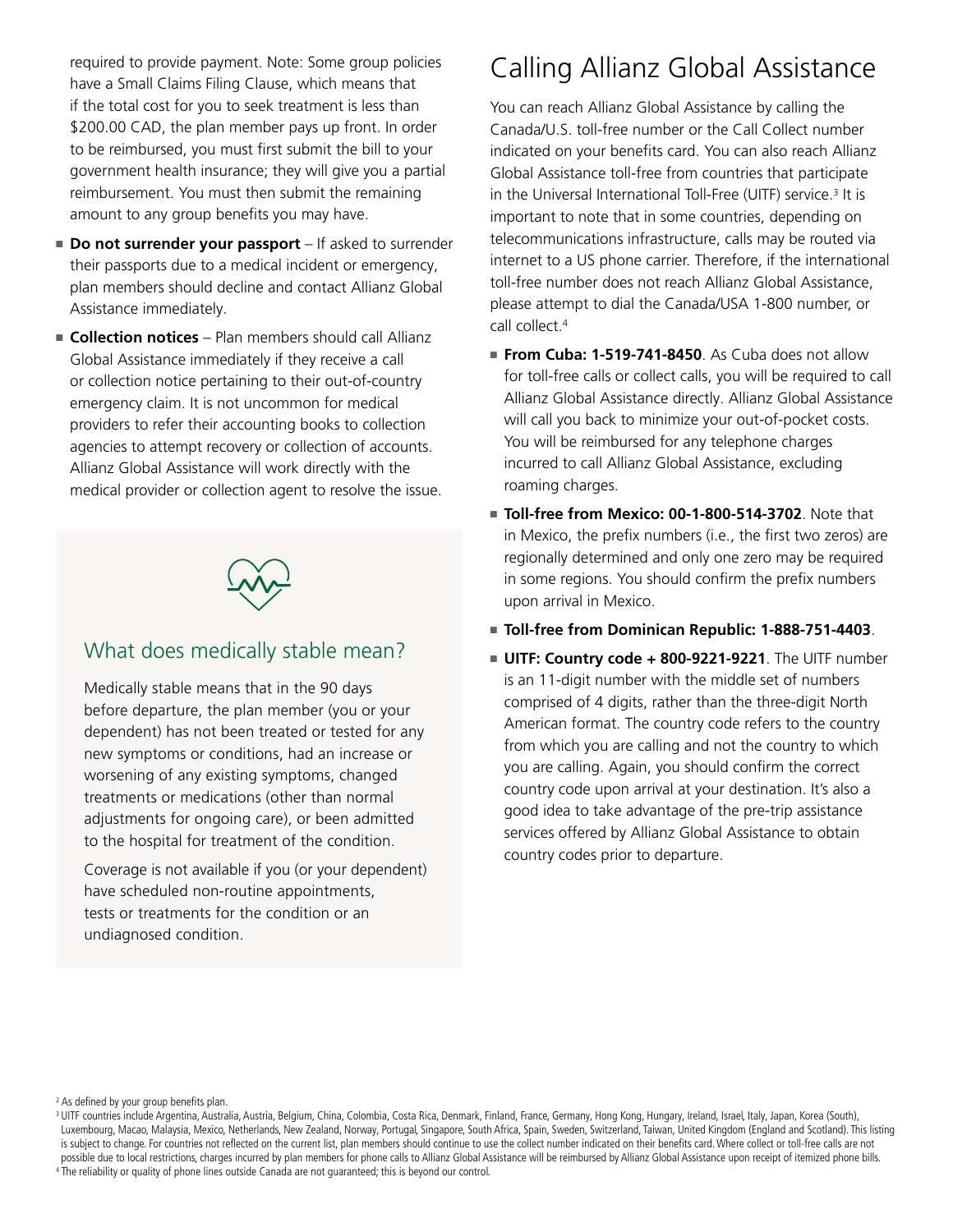

# Pre-trip reminders for plan members

- While traveling it is important to understand the local environment at your destination, including health concerns (such as Zika virus), impacts of natural events (such as hurricanes), or other risks (such as civil unrest). It is highly recommended that you check travel advisories before you book your trip and before you travel for information that may affect your safety and well-being. You can see travel advisories at **travel.gc.ca/travelling/advisories**.
- Before you travel, have a look at some informative travellers' websites to ensure you are prepared for what to expect: You can visit the Department of Foreign Affairs and International Trade (**travel.gc.ca**), Transport Canada (**tc.gc.ca**), and the Canadian Automobile Association (**caa.ca**), for information on local currency/exchange rates, visa requirements, vaccinations, inoculations, health risks, etc.
- Familiarize yourself with your benefits plan and its coverage specifics before you go. **Pay special attention to any exclusions** on coverage for various situations such as the use of alcohol. Ensure you have an ample supply of all necessary medications and ensure that each is carried in its original packaging (pill bottle or otherwise).

Take note of the toll-free numbers for Allianz Global Assistance and keep these with your passport, your provincial health insurance card, and your Manulife benefits card.